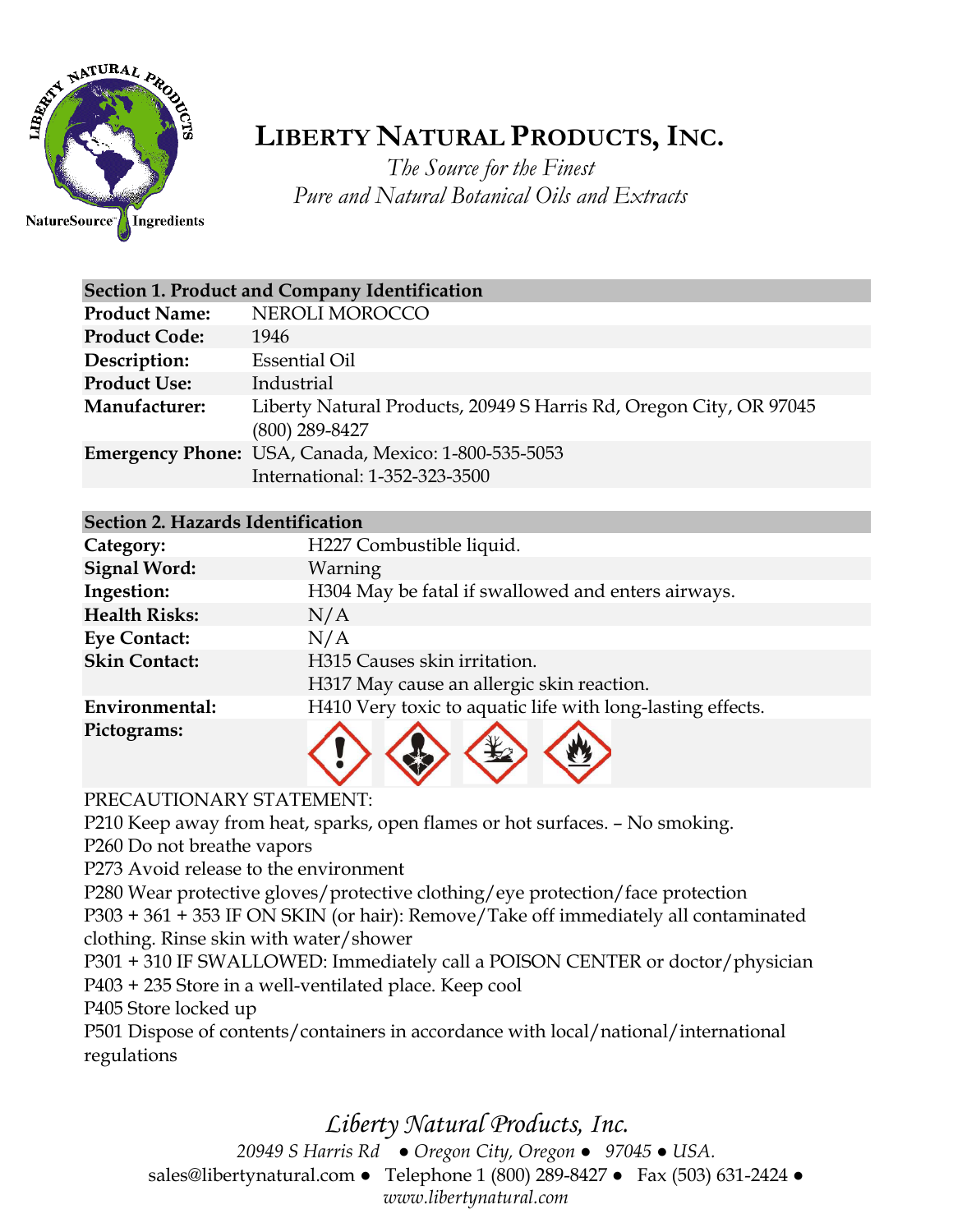| Section 3. Composition and Information on Ingredients |                  |  |
|-------------------------------------------------------|------------------|--|
| <b>Chemical Name:</b>                                 | Citrus Aurantium |  |
| <b>Physical State:</b>                                | Liquid.          |  |
| $CAS$ #:                                              | 8016-38-4        |  |
| Impurities:                                           | None.            |  |
| <b>Trade Secret Claim:</b>                            | None.            |  |

| <b>Section 4. First Aid Measures</b> |                                                                                                                                                                                      |
|--------------------------------------|--------------------------------------------------------------------------------------------------------------------------------------------------------------------------------------|
| Eyes:                                | Flush eye with vegetal oil, or copious amounts of water for at least<br>10 minutes. Ask for medical advice if irritation or external injuries.                                       |
| <b>Skin Contact:</b>                 | Wash contaminated area with copious amounts of water (or water<br>and soap). Remove contaminated clothes if necessary. Ask for<br>medical advice if irritation or external injuries. |
| Inhalation:                          | Remove to fresh air environment. Ask for medical advice<br>immediately.                                                                                                              |
| Ingestion in excess:                 | Do NOT induce vomiting. Never give something to swallow to an<br>unconscious person. Rinse mouth with copious amounts of water.<br>Ask for medical advice immediately.               |
| <b>Emergency Care:</b>               | Contact local emergency provider. For non-emergency, contact<br>primary care provider.                                                                                               |
| PPE:                                 | Gloves, lab coat or uniform, safety glasses, eyewash, safety shower.                                                                                                                 |

| <b>Section 5. Fire-Fighting Measures</b>     |                                                                                                                                                                                                                             |
|----------------------------------------------|-----------------------------------------------------------------------------------------------------------------------------------------------------------------------------------------------------------------------------|
| Flammability:                                | Flammable.                                                                                                                                                                                                                  |
| <b>Extinguishing Media:</b>                  | SUITABLE: CO <sub>2</sub> , sand, extinguishing powder.<br><b>NON SUITABLE:</b><br>Water.                                                                                                                                   |
| <b>Special Fire-Fighting Procedure:</b>      | None                                                                                                                                                                                                                        |
| <b>Unusual Fire and Explosion Hazards:</b>   | Essential and vegetable oils have the potential to self-<br>heat and contribute to spontaneous combustion when<br>present on fabrics. Caution should be exercised in the<br>storage and launder of fabrics exposed to oils. |
| <b>PPE</b> and Precautions for Firefighters: | Firemen must wear self-contained breathing<br>apparatus.                                                                                                                                                                    |
|                                              |                                                                                                                                                                                                                             |

| <b>Section 6. Accidental Release Measures</b> |                                                                                                                                       |  |
|-----------------------------------------------|---------------------------------------------------------------------------------------------------------------------------------------|--|
| <b>Personal Precautions:</b>                  | Wear protective equipment. Keep unprotected persons<br>away. Keep away from ignition sources. Ventilate area. Do<br>not smoke.        |  |
| <b>Environmental Precautions:</b>             | Do not dispose in sewer or in any natural environment.<br>Destroy cloths and sponges which were used to absorb<br>accidental release. |  |
| Containment:                                  | Absorb with clay, sand, or other non-combustible material.<br>Prevent entry into waterways, sewers, and confined areas.               |  |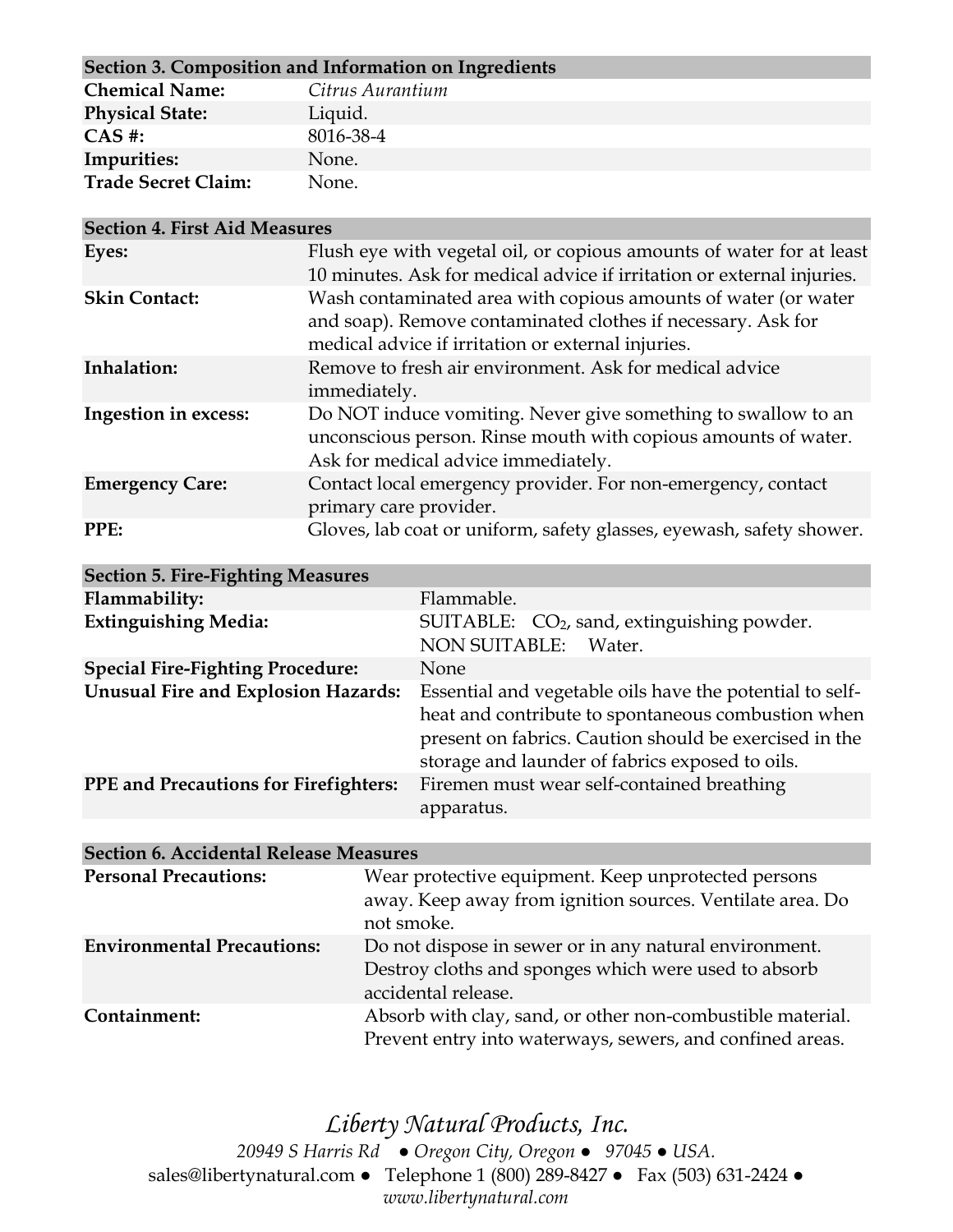| Clean Up:                                               | Disposal must be made according to official regulations. In<br>case of copious pouring out, absorb the liquid with sand soil<br>or other adequate material. Clean the contaminated area<br>with detergent and water. If the product arrives to the sewer<br>system, advise the firemen immediately.                                                                       |  |
|---------------------------------------------------------|---------------------------------------------------------------------------------------------------------------------------------------------------------------------------------------------------------------------------------------------------------------------------------------------------------------------------------------------------------------------------|--|
| <b>Section 7. Handling and Storage</b>                  |                                                                                                                                                                                                                                                                                                                                                                           |  |
| <b>Handling Precautions:</b>                            | Handle with caution to avoid contact with eyes or mucous<br>membranes. Do not expose vapors to flame or other ignition<br>sources. Do not inhale warm vapors. Ventilate working area.<br>While handling, ensure relatively low temperatures. If<br>temperatures rise, work to cool area again or stop working.<br>Do not eat, drink or smoke while handling this product. |  |
| <b>Storage Precautions:</b>                             | Store in sealed container, Keep away from sources of<br>ignition - No smoking. Take measures to prevent the<br>buildup of electrostatic charge. Do not store exposed to air<br>or sunlight. Store in a moderate temperature.                                                                                                                                              |  |
| Other:                                                  | See Section 8                                                                                                                                                                                                                                                                                                                                                             |  |
| <b>Section 8. Exposure Controls/Personal Protection</b> |                                                                                                                                                                                                                                                                                                                                                                           |  |
| <b>Engineering Controls:</b>                            | Handle in accordance with good industrial hygiene and<br>safety practice. Wash hands before breaks and at the end of<br>workday                                                                                                                                                                                                                                           |  |
| <b>Respiratory Protection:</b>                          | Assure a good ventilation of work place.                                                                                                                                                                                                                                                                                                                                  |  |
| <b>Hand Protection:</b>                                 | The glove material has to be impermeable.                                                                                                                                                                                                                                                                                                                                 |  |
| <b>Eye Protection:</b>                                  | Safety glasses or goggles giving complete protection to eyes.<br>Eyewash bottle with clean water.                                                                                                                                                                                                                                                                         |  |
| <b>Skin and Body Protection:</b>                        | Clothes for chemical protection to avoid contact with skin.                                                                                                                                                                                                                                                                                                               |  |
| Ingestion:                                              | Do not eat, drink and smoke while using.                                                                                                                                                                                                                                                                                                                                  |  |
| <b>Industrial Hygiene:</b>                              | Provide ventilation of the work place to reduce<br>concentrations of the vapor and product.                                                                                                                                                                                                                                                                               |  |
| <b>OSHA Permissible Exposure Limits (PELs):</b>         | N/A                                                                                                                                                                                                                                                                                                                                                                       |  |
| <b>ACGIH Threshold Limit Values:</b><br>N/A             |                                                                                                                                                                                                                                                                                                                                                                           |  |
| <b>Section 9. Physical and Chemical Properties</b>      |                                                                                                                                                                                                                                                                                                                                                                           |  |

| Appearance:                      | From pale yellow to amber yellow liquid |
|----------------------------------|-----------------------------------------|
| <b>Upper/Lower Flammability:</b> | N/A                                     |
| Odor:                            | Floral                                  |
| <b>Vapor Pressure:</b>           | N/A                                     |
| <b>Odor Threshold:</b>           | N/A                                     |
| <b>Vapor Density:</b>            | N/A                                     |
| pH:                              | N/A                                     |
| <b>Relative Density:</b>         | $0.866 - 0.875$                         |
| <b>Melting Point:</b>            | N/A                                     |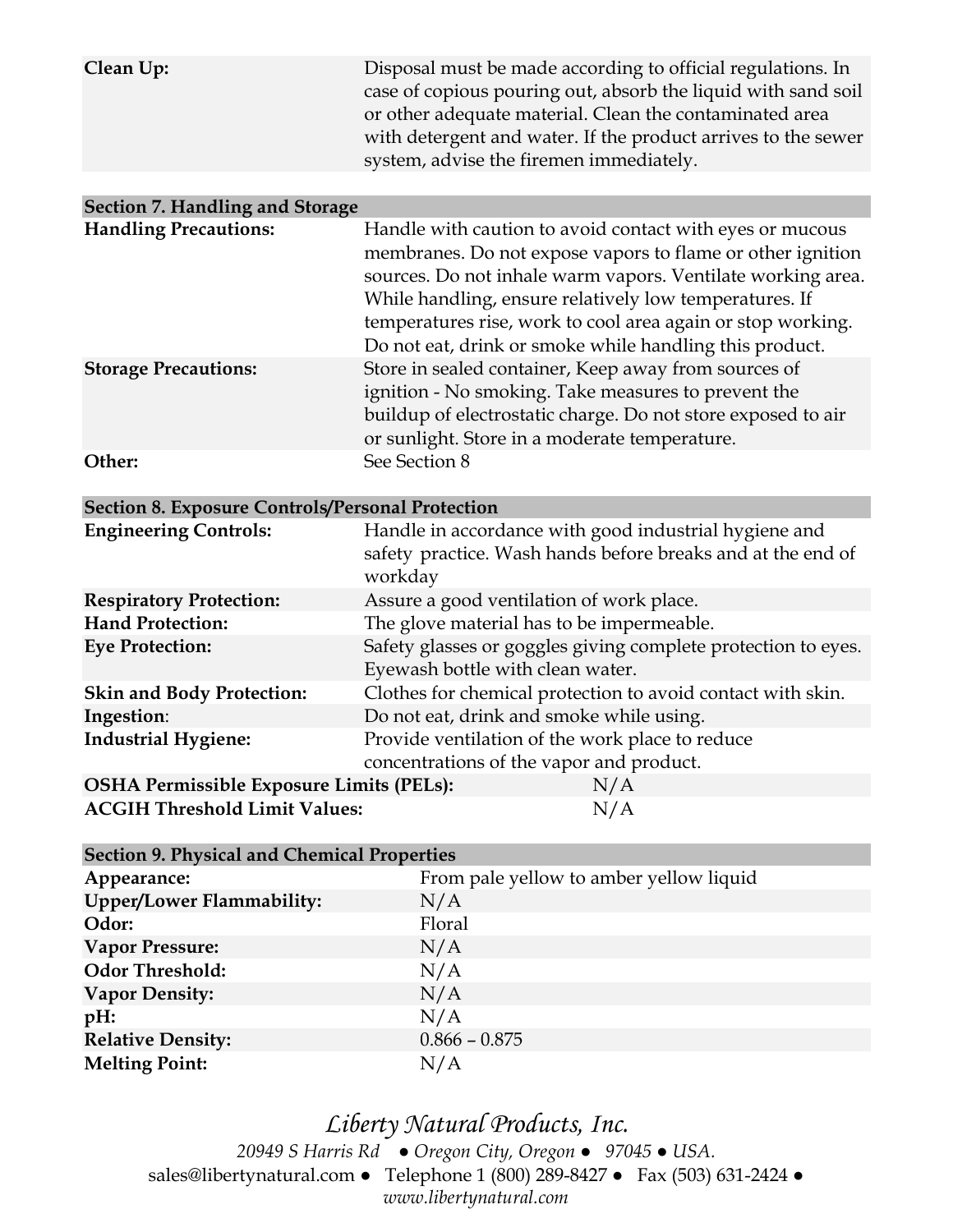| <b>Freezing Point:</b>                         | N/A          |
|------------------------------------------------|--------------|
| Solubility:                                    | Insoluble    |
| Initial Boiling Point and Boiling Range: $N/A$ |              |
| <b>Flash Point:</b>                            | 59 °C/138 °F |
| <b>Evaporation Rate:</b>                       | N/A          |
| <b>Flammability Category:</b>                  | N/A          |
| <b>Partition Coefficient:</b>                  | N/A          |
| <b>Auto-ignition Temperature:</b>              | N/A          |
| <b>Decomposition Temperature:</b>              | N/A          |
| Viscosity:                                     | N/A          |
| <b>Specific Gravity:</b>                       | N/A          |

| Section 10. Stability and Reactivity |                                                                                                               |  |
|--------------------------------------|---------------------------------------------------------------------------------------------------------------|--|
| Stability:                           | Stable under normal circumstances. Avoid heat and ignition<br>sources.                                        |  |
| Avoid:                               | Do not expose to high temperature. Do not expose to direct<br>sunlight. Do not expose to sources of ignition. |  |
| Incompatibility:                     | Strongly oxidizing and reducing agents. Do not put into<br>contact with PVC.                                  |  |
| Hazardous Byproducts:                | None in normal conditions                                                                                     |  |
| Other:                               | None                                                                                                          |  |

| Section 11. Toxicological Information    |                                                        |
|------------------------------------------|--------------------------------------------------------|
| <b>Toxicological and Health Effects:</b> | Can be noxious.                                        |
| <b>Likely Routes of Exposure:</b>        | Eyes, nose, mouth, skin.                               |
| <b>Signs and Symptoms of Exposure:</b>   | See Section 2. Hazards Identification.                 |
| LD50 (median lethal dose):               | $5000 \,\mathrm{mg/kg}$ (Rat, Oral)                    |
|                                          | 5000 mg/kg (Rabbit, Oral)                              |
| <b>Listed NTP Carcinogen:</b>            | No component of this product present at levels         |
|                                          | greater than or equal to 0.1% is identified as a known |
|                                          | or anticipated carcinogen by NTP.                      |
| <b>INGESTION:</b>                        | N/A                                                    |

| Section 12. Ecological Information |                           |
|------------------------------------|---------------------------|
| <b>TOXICITY:</b>                   | See Section 2             |
| PERSISTENCE / DEGRADABILITY:       | No information available. |
| <b>BIOACCUMULATION POTENTIAL:</b>  | None is known.            |
| <b>RESULTS OF PBT AND vPvB</b>     |                           |
| <b>ASSESSMENT:</b>                 | No information available. |
| <b>MOBILITY IN SOIL:</b>           | Low                       |
| <b>OTHER ADVERSE EFFECTS:</b>      | Not known.                |